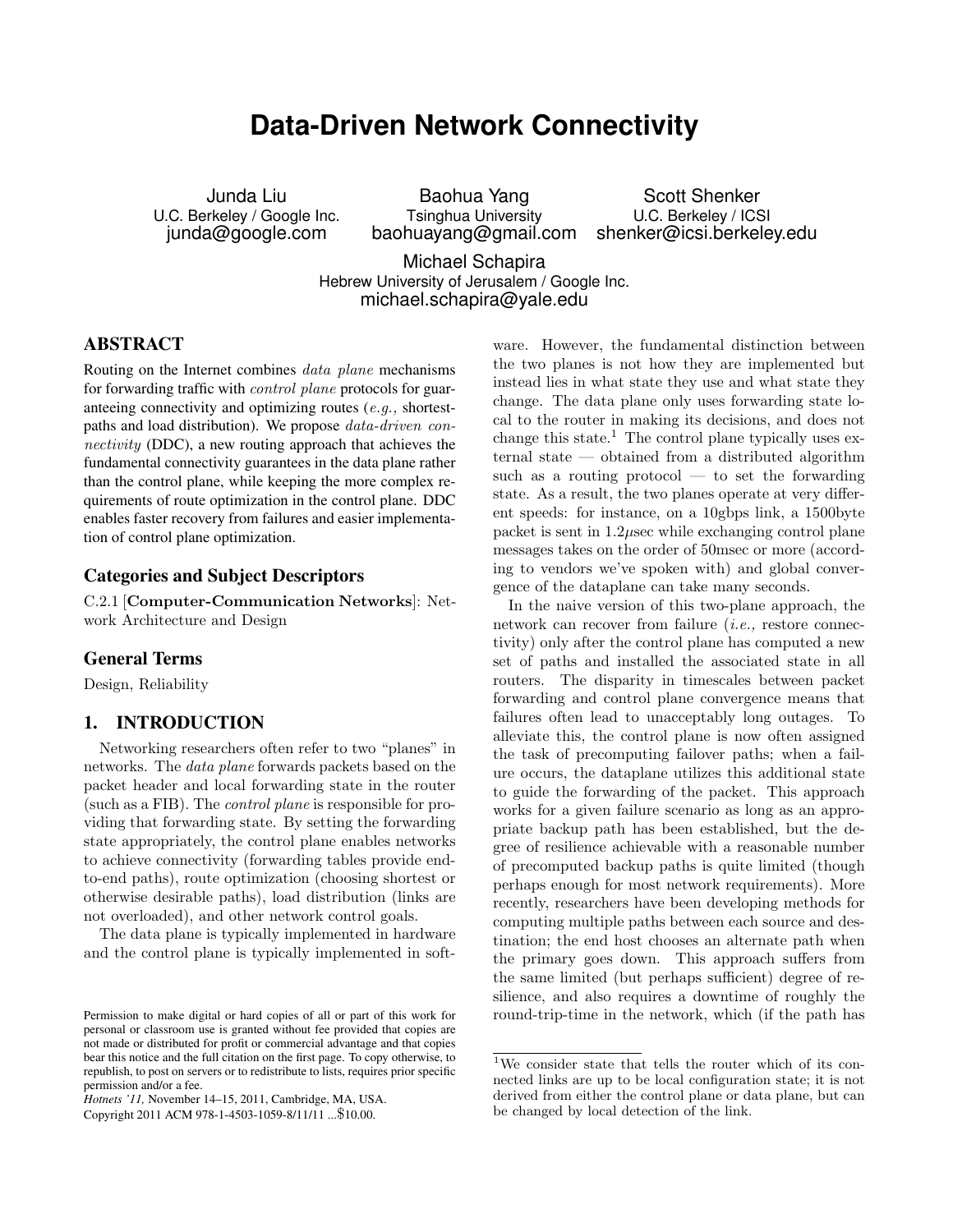any significant speed-of-light latency) is quite long compared to data plane timescales.

This raises the question of whether there is any way to extend the data plane so that one can achieve ideal connectivity, where by ideal connectivity we mean that packets are delivered as long as the network remains connected. Through some simple counterexamples, we have proven that the answer is no: if the forwarding state remains constant (i.e., the control plane has not yet had a chance to recompute the forwarding state) one cannot always achieve ideal connectivity. We omit the formal statement and proof for lack of space, but the intuition is obvious: if you allow no state changes in the router (other than knowing which local links are up), and no rewriting of packet headers (as in [10, 9]), then there is no way that local state could compensate for any arbitrary set of connectivity-preserving failures. Given that this impossibility result precludes achieving ideal connectivity solely using the data plane, we must then ask: can we find a way to achieve ideal connectivity on a timescale much less than that of the control plane?

The timescale of the control plane is so large because it must deal with situations where changes far from a router will have an impact on its state  $(e.g.,)$ it must check remote state to see if the shortest path has changed). However, one can ask if there is a much smaller class of forwarding state changes, ones that depend only on nearby information, that could support ideal connectivity. To this end, we propose the idea of data-driven connectivity (DDC), which maintains connectivity by allowing simple changes in forwarding state predicated only on the destination address and incoming port of an incoming packet. The DDC state changes we allow are those that are simple enough to be easily done at packet rates with revised hardware (and, in current routers, can be done quickly in software).

The advantage of the DDC paradigm is that it leaves the general control requirements which require globally distributed algorithms (such as optimizing routes, detecting disconnections, and distributing load) to be handled by the control plane, and moves connectivity maintenance, which has simple semantics, to DDC. DDC has, at worst, a much faster time scale than the control plane, and with new hardware can keep up with the data plane.

In this paper we apply this approach to the general problem of intradomain routing (whether it be datacenter, WAN, or enterprise) at either layer 2 or layer 3. The only assumption we make is that all forwarding decisions are made on exact-match lookups (whether it be over MAC addresses or IP addresses/prefixes).<sup>2</sup> In what follows, we will refer to addresses as the unit of exact match and nodes as the forwarding element (whether it be a switch or a router). Because of the exact match requirement, one can consider the forwarding state for each address independently, so we typically consider only how DDC updates the forwarding state for a single address (because the state change is driven by the arrival of a single packet, and it is that packet's destination address that determines which address' forwarding state will be updated).

In the next section (Section 2) we present the DDC algorithm for maintaining connectivity and state the theorem about its correctness. In Section 3 we describe a control plane algorithm for achieving optimal routes, load distribution, and disconnection detection. DDC does not depend on this particular control plane algorithm; to the contrary, the control plane algorithm leverages properties of the DDC algorithm. We then evaluate the performance of this combined system in Section 4.

Before beginning the description of our algorithm, we first say a few words about related work. We are not aware of any work that adopts the DDC paradigm we describe here (though we would be surprised if there were not some earlier attempts at something similar), but the algorithmic details of DDC borrow heavily from the algorithm developed by Gafni and Bertsekas [5], whose ideas influenced a series of subsequent designs  $(e.g., [3, 12])$  categorized as "link reversal routing". The control plane ideas we discuss are similar to those considered in [8, 13, 7, 11] in that they (and we) use Directed Acyclic Graphs (DAGs) as a way to avoid loops while increasing resilience. Also, as mentioned earlier, there are proposals [10, 9] for achieving ideal connectivity by having data packets carry control plane information, but here the state update operations are not simple, and cannot be done at data plane speeds.

## 2. DATA-DRIVEN CONNECTIVITY

DDC maintains connectivity via simple changes to local forwarding state, predicated only on the destination address and incoming port of an incoming packet. We first give a brief overview of how DDC works, followed by a more detailed description and a brief sketch of its correctness.

## 2.1 Overview

Consider a network modeled as an undirected graph  $G = (N, E)$ , where N is the set of nodes, and E is the set of links. In what follows, we only consider the forwarding state associated with a unique destination node  $v$ , and packets addressed to that destination. The forwarding state at each node other than  $v$  (which is initialized by the control plane) specifies which links

<sup>2</sup>This assumption is not essential to the correctness of our algorithm, but it removes the possibility that a change in one address' route causes a much larger rewriting of the

forwarding state (as can happen in LPM), which is a slow process.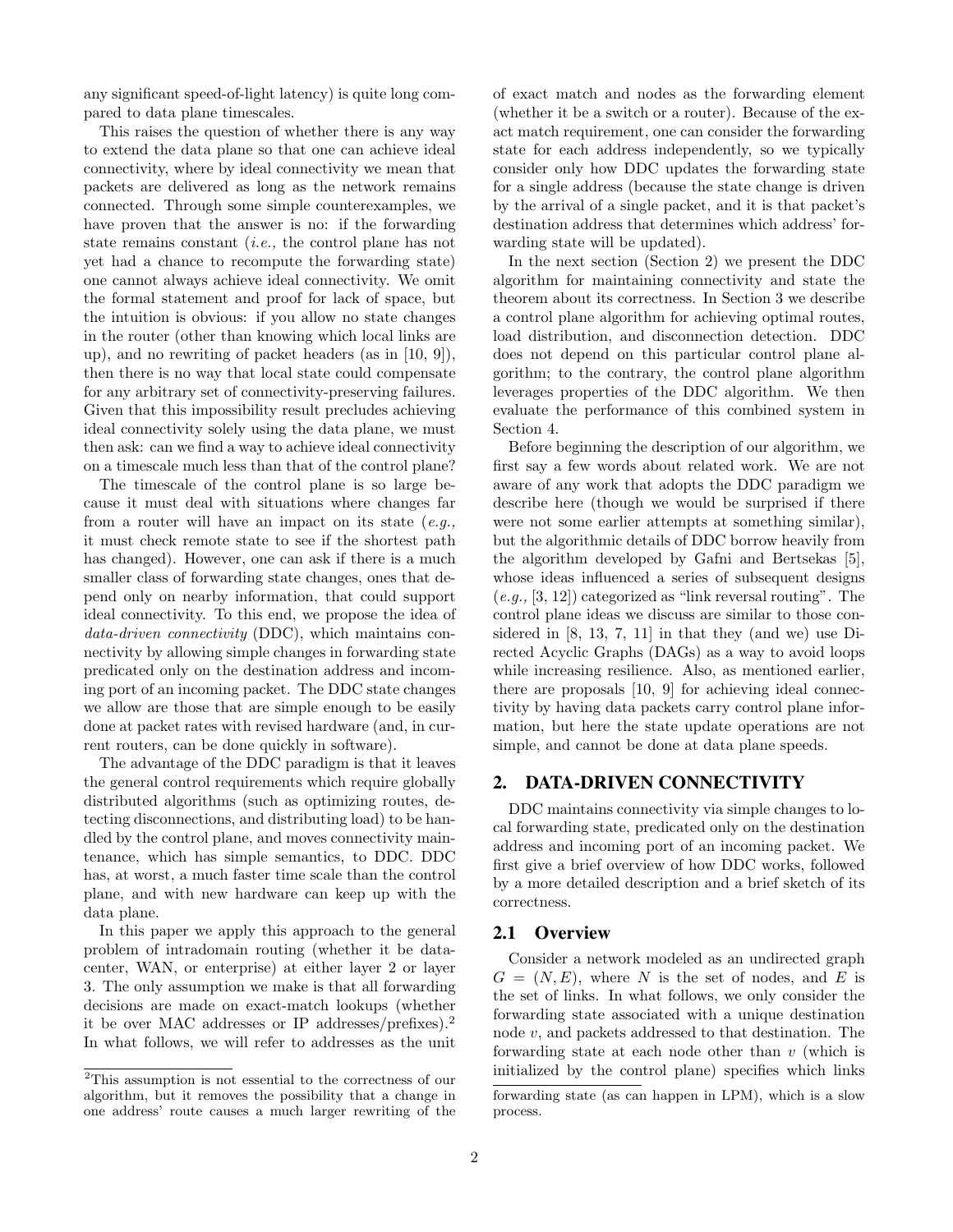

Figure 1: Illustration of DDC. (a) normal forwarding. (b) DDC bounce back when failure happens.

it should use to reach v. Directed edges in Figure  $1(a)$ illustrate the forwarding state in a simple example, e.g., node 3 forwards packets (destined to node  $v$ ) to either node 1 or node 2. If node i forwards packets through next-hop node j, we call link  $(i, j)$  an *outgoing link* for i, and an incoming link for  $j$ <sup>3</sup>. Let  $I_n$  and  $O_n$  be the sets of incoming and outgoing links (respectively) at node  $n$ . When node  $n$ 's outgoing link fails, that link is immediately removed from n's set of outgoing links  $O_n$ . In Figure 1(a),  $I_2 = \{3, 4\}$  and  $O_2 = \{v\}.$ 

Intuitively, in DDC, a router should send out a received packet along an outgoing link as long as such a link exists, and "bounce back" the packet to the sending neighbor otherwise. To wit, when a packet destined to  $v$ arrives at node  $n$ , the following two steps are executed:

Update: If the packet arrived on an incoming link, no updates are needed. If it arrived on an outgoing link, remove that link from  $O_n$  and place it in  $I_n$ .

**Forward:** If  $O_n$  is not empty, forward the packet along one of the available outgoing links. If  $O_n$  is empty, forward packet back through the incoming link from which it arrived.

Consider Figure 1(b). When node 2 loses its outgoing link  $(2, v)$  due to link failure it immediately removes the link from  $O_2$ , which then becomes empty. When a packet destined to  $v$  arrives at 2 from nodes 3 or 4, it sends it back through the same incoming link ("bouncing it back"). Once node 3 receives a packet from 2, it removes the outgoing link  $(3, 2)$  from  $O_3$  and send the packet through its other outgoing link (3, 1). Similarly, once node 4 receives a packet from 2 it removes its outgoing link to 2 from  $O_4$  and send that packet through its other outgoing link.

Note how node 2's "bounce back mechanism" prevents on-the-fly packets from being dropped, and that after 3 and 4 remove  $(3, 2)$  and  $(4, 2)$  from their outgoing link sets this bounce back is no longer needed. It is also obvious DDC works without global communica-



Figure 2: State transition when an O-port receives packet.



Figure 3: State transition when an RI-port receives packet.

tion. Instead, nodes' actions under DDC are fast and simple, and are based on local information only. However, what if multiple nodes need to bounce back? We next extend the basic idea to a complete design.

#### 2.2 Design Details

Because forwarding state is local, we choose to refer to ports (which are local) rather than links (which are shared between the two endpoints). We define four types of ports: incoming ports (I-ports), outgoing ports (O-ports), reversed incoming ports (RI-ports), and reversed outgoing ports (RO-ports).

Initially, all ports are either incoming ports (I-ports), through which packets are received, or outgoing ports (O-ports) through which packets are sent out. In the example described in Figure 1, the port connecting node 3 to node 4 is an I-port whereas the port connecting node 3 to node 1 is an O-port. Thus, I-ports and Oports capture "normal" behavior, and the network is initialized in a state where all ports are in one of these categories.

In the presence of failures, packets in DDC must occasionally be "bounced back"; to do so, the corresponding ports must be "reversed" so that packets can travel in the opposite direction than dictated by their original

<sup>3</sup>For convenience we assume that all links are either incoming or outgoing (as opposed to unused), as it makes our later state transition diagrams easier.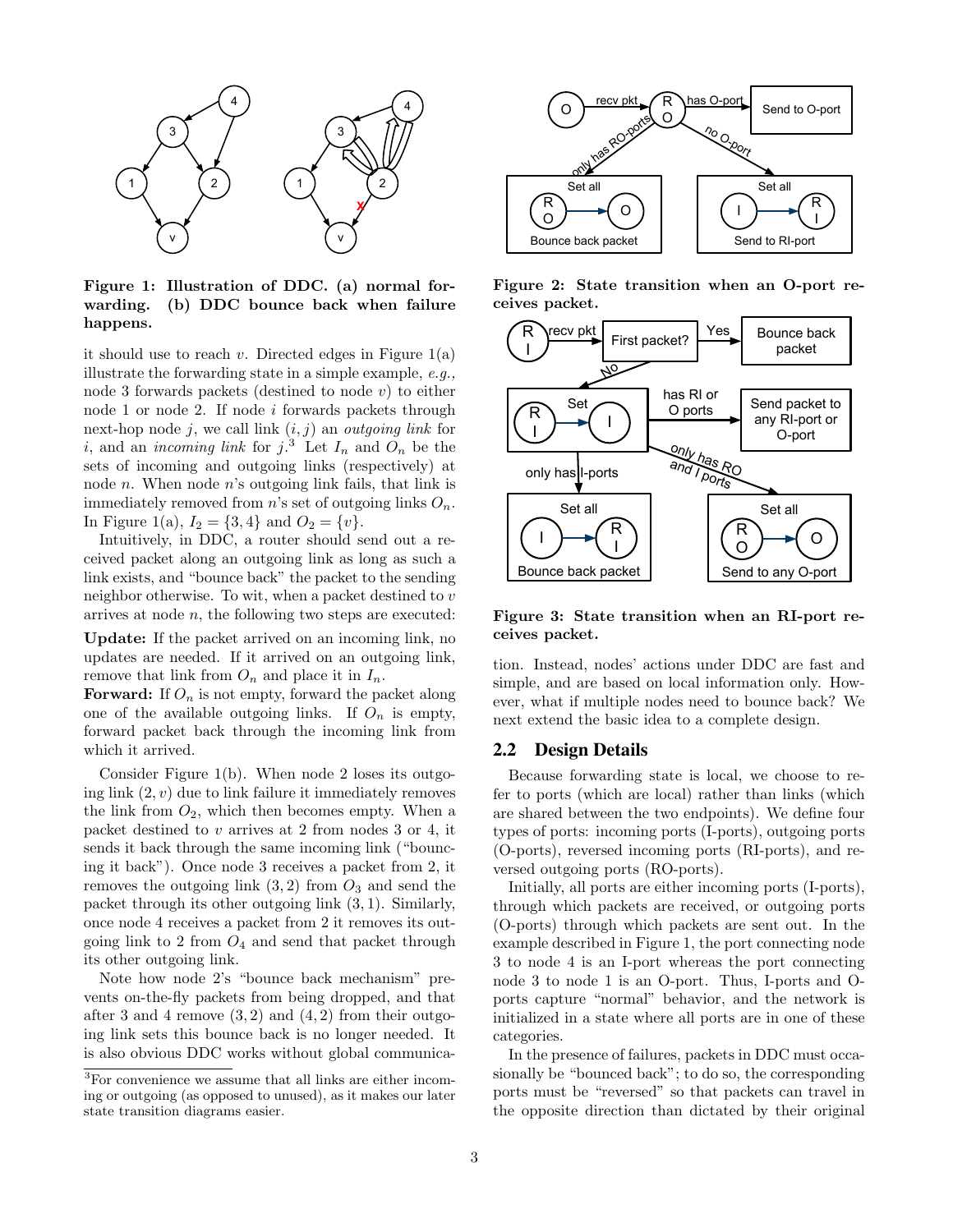I-port or O-port designation. To handle such "reversal" situations, we introduce the categories of reversed incoming ports (RI-ports), and reversed outgoing ports (RO-ports). At the DDC level, the following transitions are allowed: I to RI, RI to I, O to RO, and RO to O. The only way an I-port can become an O-port, or vice-versa, is through actions of the control plane (which we discuss in the next section). However, the DDC transitions are sufficient to guarantee connectivity. We now describe these transitions in greater depth, but forewarn the reader that space limitations preclude a full explanation of why they are sufficient.

The O-RO and I-RI transitions are simple: RI-ports are (originally) incoming ports along which the node "bounces back" an incoming packet, and RO-ports are (originally) outgoing ports along which the node receives an incoming packet. The transitions from RO to O, and RI to I, are more complicated and the associated state-diagrams are shown in Figures 2 and 3.

To illustrate these scenarios, consider a node  $i$  that has a single port which is an RO-port. When a packet arrives along this RO-port, i has no choice but to bounce it back through the same port, with the hope that the receiving neighbor  $j$  is able to forward the packet towards the destination. According to our rules (see Figure 2),  $i$  must make its single port an O-port again, hence the term "re-reverse". Observe that as i received the packet from  $j$  through an RO-port it must be that  $i$ 's packet will reach j through j's RI-port. At this point  $j$  should, if possible, send to another RI-port or O-port. The transition is illustrated in Figure 3.

#### 2.3 Ideal Connectivity

DDC achieves ideal connectivity, in the sense that so long as a set of network failures does not disconnect a node  $n$  from the destination  $v$ , packets from  $n$  are delivered to v. More specifically, we can prove the following:

THEOREM 1. Let  $\bar{G}$  be a network graph obtained from G via the removal of a subset of the links in E. For every node n that has some route to the destination v in  $\bar{G}$  it holds that under DDC every packet sent from i to v is guaranteed to reach v.

Observe that the fact that packets are never dropped follows immediately from our DDC forwarding rules (a packet is always either bounced back or forwarded through another port). To establish Theorem 1, we are left with proving that packets never enter endless loops, and thus always reach  $v$  eventually. Our proof of this claim is similar in spirit to the correctness proof for the algorithm in [5], and is omitted due to space constraints. The key idea is showing inductively that the claim holds for a gradually expanding set of nodes in  $v$ 's connectivity component in  $\tilde{G}$ .

## 3. CONTROL PLANE

DDC adjusts the forwarding state to maintain connectivity, but it does not ensure that the resulting paths are shortest paths, nor does it try to distribute the load or detect network disconnections. For these tasks we use a control plane algorithm called "Routing Along DAGs" (RAD). What we present here is just an example of how the control plane can be simplified once connectivity has been handled by DDC. The goal of RAD is to compute shortest path routes that are resilient in the sense that failures can often be repaired by merely taking an alternate outgoing port.

## Optimizing routes, detecting disconnection:

Our RAD design can be viewed as an enhanced Distance Vector protocol which, instead of computing a routing tree, computes a Directed Acyclic Graph (DAG), so that a node may have multiple outgoing links to the destination. For every destination  $v$ , RAD simply computes the shortest path distance between each node n and v (given this metric) and sets n's set of outgoing links (along which traffic to  $v$  is forwarded) to be all links that point from  $n$  to a neighbor node whose distance is smaller. There is some arbitrary ordering < of the nodes in  $N$ . So when two neighboring nodes, i and  $j$ , have the same distance from  $v$ , then  $i$  forwards traffic to j if  $i < j$  (and vice versa). Observe that the resulting forwarding configuration is indeed loop-free and that every link in the network is used for forwarding (in a single direction). Once RAD is run, all ports are either I-ports or O-ports. RAD can be executed in a more incremental fashion, where each node periodically updates its distance estimate and adjusts the state of its ports (in cooperation with the peer nodes).

To detect nodes that are disconnected from a destination, each destination  $v$  periodically sends out a message with a monotonically increasing timestamp. All other nodes keep track of the time the last message they received from  $v$  was sent. In the event that the time elapsed since the last received message exceeds a certain threshold, the node will consider destination v unreachable.

**Load Distribution:** $4$  A link is considered congested once its utilization level exceeds a certain threshold. When a node  $n$ 's outgoing link becomes congested,  $n$ diverts traffic to uncongested outgoing links, if such outgoing links exist (this applies to all flows traversing that link and so the node has the freedom to decide for which specific flows to divert traffic).

When all of a node  $n$ 's outgoing links for a certain destination are congested, n sends a congestion signal to one or more of its neighbors. Upon receipt of this

<sup>4</sup>Note that we do not attempt to minimize maximum utilization (which is what we call load balancing) Our aim is merely to avoid congestion (which is what we call *load dis*tribution).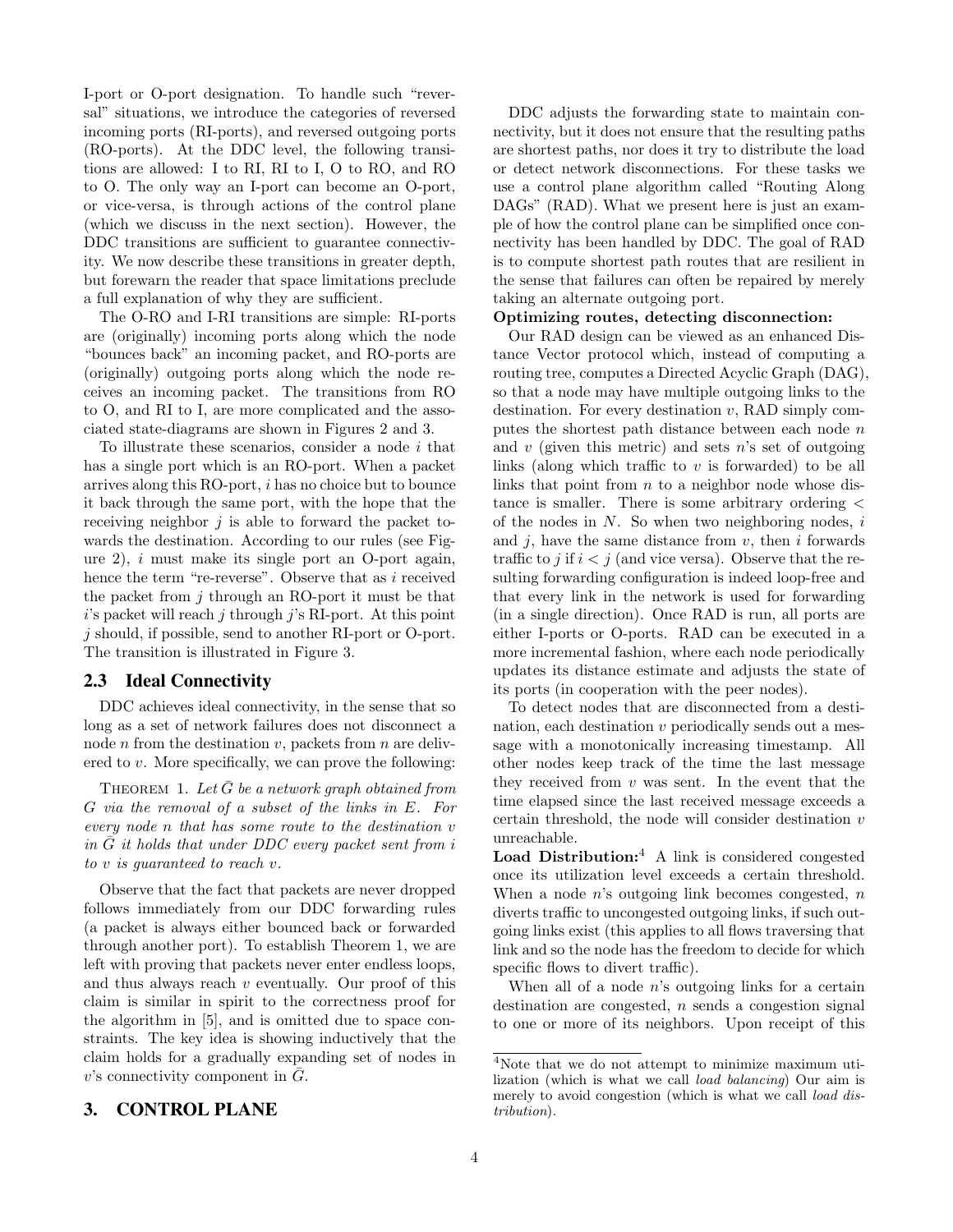

Figure 4: Percentages of resilient nodes and redundant links in DAGs over various topologies



Figure 5: Scope of Node Reversal and FIB changes on AS1239

message, the neighbor will decrease its transmission rate along the link to  $n$  by a certain predetermined amount, and treat this link to n as congested.

#### 4. EVALUATION

We now evaluate our design via simulation. We feel that the DDC paradigm, and its rigorously established connectivity properties, represent the bulk of our contribution. The material presented here merely illustrates some of the performance properties of DDC and the control plane algorithm RAD.

For our simulations we used 6 ISP topologies and 3 datacenter topologies. The size of ISP topology varies from small (AS1221, 83 nodes and 131 links) to large (AS1239, 361 nodes and 1479 links). The three datacenter topologies  $-Cisco$  (a 3-tier hierarchical topology recommended by Cisco [2]) FatTree [1] and VL2  $[6]$  are highly symmetric. Due to our limited space, most of our results are shown for only a subset of the topologies, but the results on the other topologies are qualitatively similar.

## 4.1 Evaluation of DDC



Figure 6: Scope of Node Reversal and FIB changes on AS1755

Outdegree and local resilience The first question we ask is: how often can a node recover locally from a single link failure by simply using another outgoing link?<sup>5</sup> Figure 4 shows, for each topology and averaged over all DAGs (i.e., a separate DAG per destination), the percentage of resilient nodes (outdegree bigger than one), and "redundant" links (whose failure does not cause a link reversal). In the two larger ISP topologies (AS1239 and AS7018), over 90% of the nodes are resilient and over 95% of the links are redundant. In the other four ISP topologies, the resilient node percentage is between 60% and 65%, while the redundant link percentage is roughly 80%. The datacenter topologies Cisco and VL2 have over 97% resilient nodes and redundant links. In contrast, FatTree has only about 70% resilient nodes, mainly because in any particular FatTree pod all aggregation layer switches have outdegree one to each destination edge switch.

Scope of failure recovery. We now investigate the impact of single failures in a different way; when a link fails, how many nodes need to respond? For DDC we look at the "reversals" (*i.e.*, cases where an incoming link had to become an outgoing link based on the datadriven state changes described in Section 2); in particular, we count how many nodes had to reverse a link (and call it a "node reversal"). To benchmark these results, we compare against shortest-path routing, where we measure the number of nodes whose outgoing port changed (we call this a change in the FIB).<sup>6</sup>

Distributions of failure recovery scope is shown in Figure 5-6, where the link events are ordered in terms of the percentage of responding nodes. On the large ISP 1239, most events created very few node reversals,

<sup>&</sup>lt;sup>5</sup>In answering this question, we ignore the nodes that are physically connected by a single link, because there is no way routing can help them. We know that there must be some occasions when a single failure disconnects a node (and forces it to initiate a reversal) because for each DAG there is at least one node with outdegree one.

 ${}^{6}$ We also tested up to 10 concurrent link failures, in which DDC retained its smaller scope.